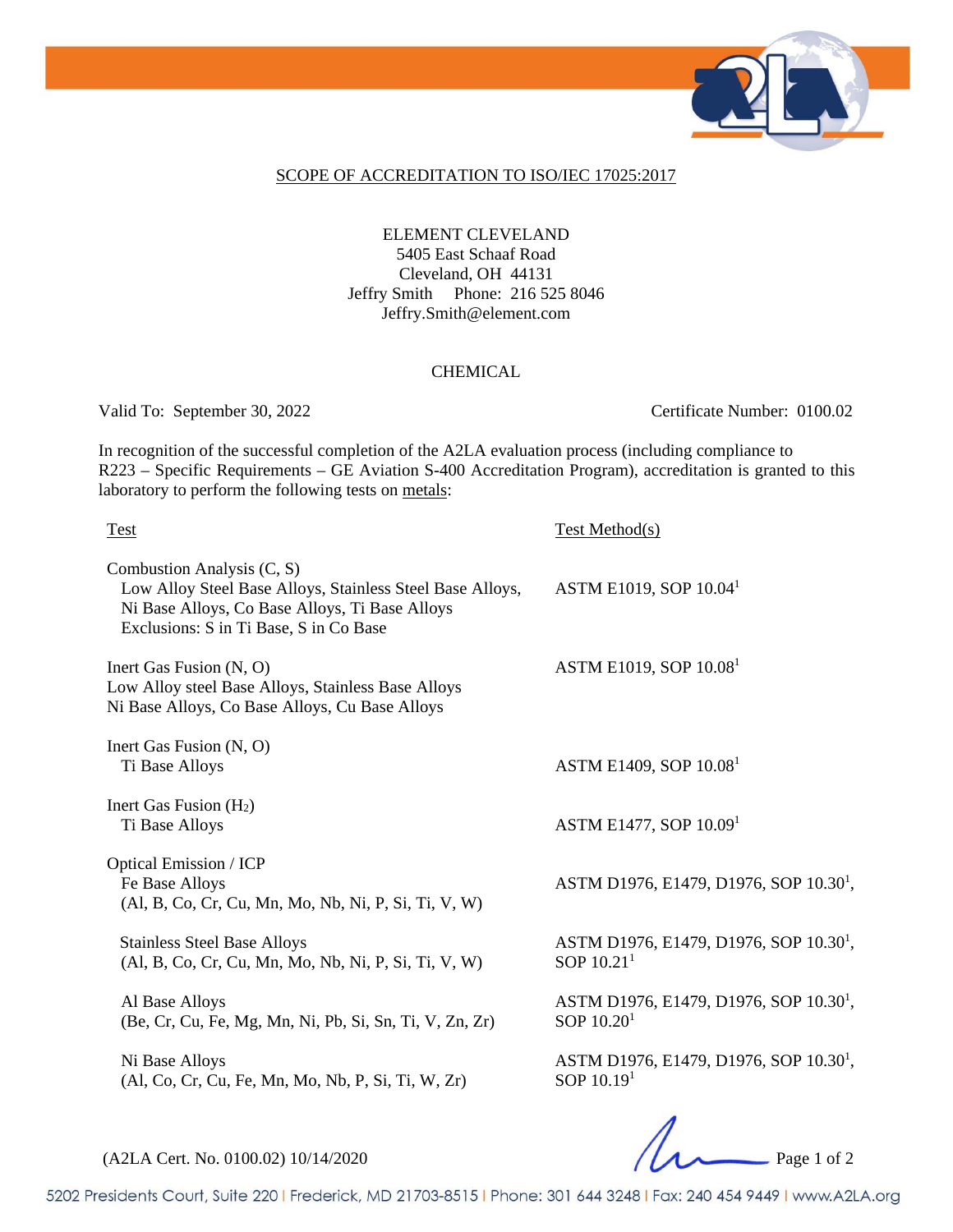#### Test Test Method

SOP  $10.24<sup>1</sup>$ 

SOP  $10.23<sup>1</sup>$ 

SOP  $10.29<sup>1</sup>$ 

ASTM D1976, E1479, D1976, SOP 10.30<sup>1</sup>,

ASTM D1976, E1479, D1976, SOP 10.30<sup>1</sup>,

ASTM D1976, E1479, D1976, SOP 10.30<sup>1</sup>,

ASTM D1976, E1479, D1976, E2371,

SOP  $10.30^1$ , SOP  $10.25^1$ 

ASTM E415, SOP  $10.05<sup>1</sup>$ 

ASTM E1086, SOP 10.051

ASTM E1251, E607, SOP 10.05<sup>1</sup>

*Optical Emission / ICP continued*  Co Base Alloys (Al, Cr, Cu, Fe, Mn, Mo, Nb, Ni, P, Si, Ti, V, W)

Cu Base Alloys (Al, Be, Co, Cr, Fe, Mn, Ni, P, Pb, Si, Sn, Zn)

Ti Base Alloys (Al, Cr, Cu, Fe, Mn, Mo, Ni, Si, Sn, V, Zr)

Mg Base Alloys (Al, Cr, Cu, Fe, Si, Mn, Ni, Pb, Sn, Zn, Zr)

Optical Emission / Spark Low Alloy Steel Base Alloys (Al, B, C, Cr, Cu, Mn, Mo, Ni, P, S, Si)

Stainless Steel Base Alloys (Al, C, Cr, Co, Cu, Mn, Mo, N, Nb, Ni, P, S, Si, Ti, V, W)

Al Base Alloys (Be, Bi, Cr, Cu, Fe, Mn, Mg, Ni, Pb, Si, Sn, Ti, V, Zn, Zr)

Ni Base Alloys (Al, C, Co, Cr, Cu, Fe, Mo, Mn, Nb, P, Si, Ta, Ti, W, Zr)

Co Base Alloys (Al, C, Cr, Cu, Fe, Mo, Mn, Nb, Ni, P, S, Si, V, W)

#### XRF

Low Alloy Steel Base Alloys (Al, Co, Cr, Cu, Mn, Mo, Nb, Ni, P, Pb, Si, Sn, Ti, V)

Stainless Steel Base Alloys (Co, Cr, Cu, Mn, Mo, Nb, Ni, P, Si, Ta, Ti, V, W)

Ni Base Alloys (Al, Co, Cr, Cu, Fe, Mn, Mo, Nb, P, Si, Ta, Ti, V, W, Zr)

Cu Base Alloys (Ag, Al, Co, Cr, Fe, Mn, Ni, P, Pb, S, Sn, Zn)

Ti Base Alloys (Al, Cr, Cu, Fe, Mn, Mo, Nb, Ni, Si, Sn, V, Y, Zr)

Graphite Furnace Atomic Absorption Ni Base Alloys (Ag, Bi, Pb, Se, Te, Tl)

<sup>1</sup> In-house test procedure.

(A2LA Cert. No. 0100.02) 10/14/2020 Page 2 of 2

SOP  $10.05<sup>1</sup>$ 

SOP 10.051

ASTM E322, E1086, SOP 10.07<sup>1</sup>

ASTM E572, E1086, SOP 10.07<sup>1</sup>

SOP  $10.07<sup>1</sup>$ 

SOP  $10.07<sup>1</sup>$ 

ASTM E539, SOP 10.07<sup>1</sup>

ASTM E1184, SOP 10.401